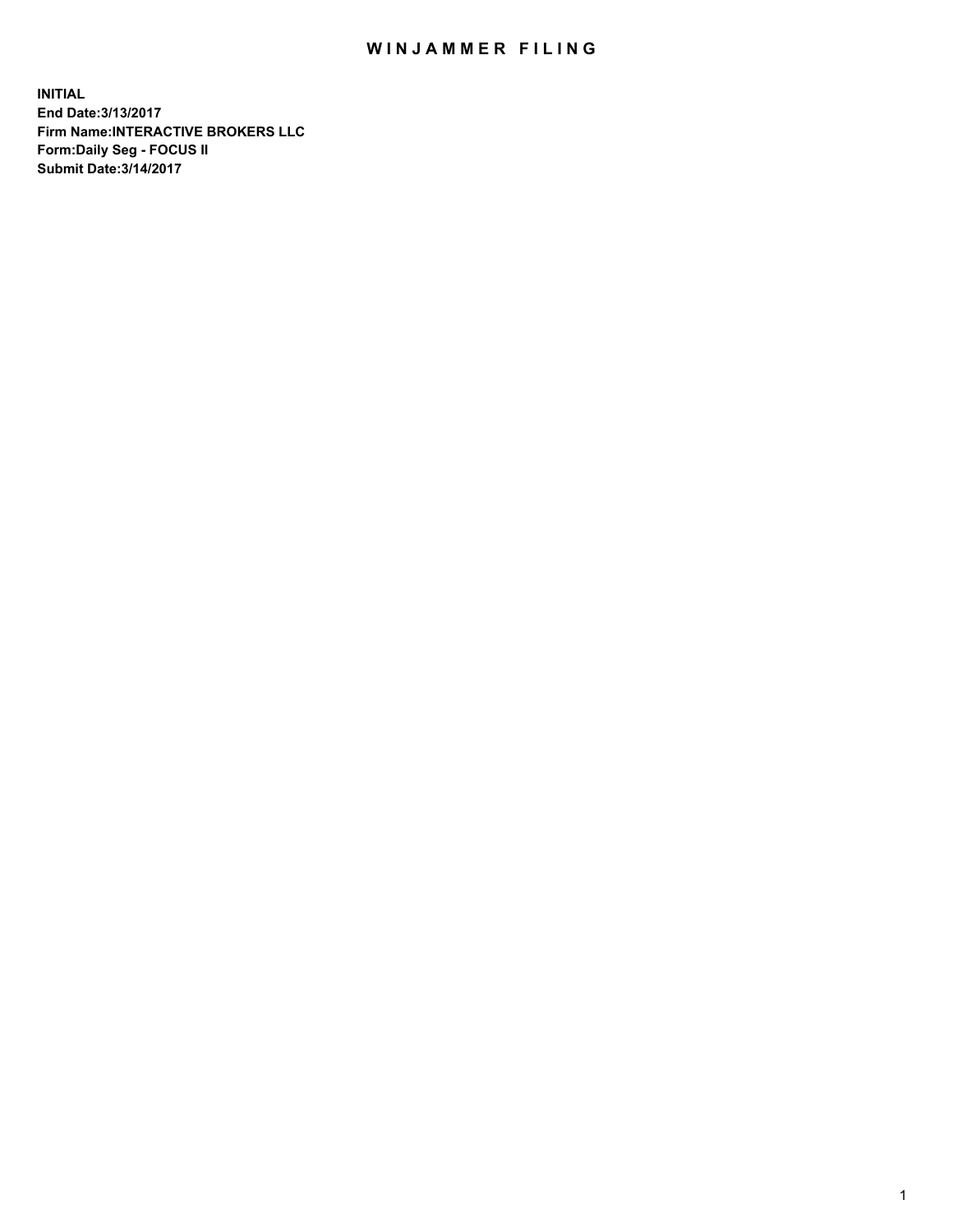## **INITIAL End Date:3/13/2017 Firm Name:INTERACTIVE BROKERS LLC Form:Daily Seg - FOCUS II Submit Date:3/14/2017 Daily Segregation - Cover Page**

| Name of Company<br><b>Contact Name</b><br><b>Contact Phone Number</b><br><b>Contact Email Address</b>                                                                                                                                                                                                                          | <b>INTERACTIVE BROKERS LLC</b><br><b>James Menicucci</b><br>203-618-8085<br>jmenicucci@interactivebrokers.c<br>om |
|--------------------------------------------------------------------------------------------------------------------------------------------------------------------------------------------------------------------------------------------------------------------------------------------------------------------------------|-------------------------------------------------------------------------------------------------------------------|
| FCM's Customer Segregated Funds Residual Interest Target (choose one):<br>a. Minimum dollar amount: ; or<br>b. Minimum percentage of customer segregated funds required:%; or<br>c. Dollar amount range between: and; or<br>d. Percentage range of customer segregated funds required between:% and%.                          | $\overline{\mathbf{0}}$<br>0<br>155,000,000 245,000,000<br>0 <sub>0</sub>                                         |
| FCM's Customer Secured Amount Funds Residual Interest Target (choose one):<br>a. Minimum dollar amount: ; or<br>b. Minimum percentage of customer secured funds required:%; or<br>c. Dollar amount range between: and; or<br>d. Percentage range of customer secured funds required between: % and %.                          | $\overline{\mathbf{0}}$<br>0<br>80,000,000 120,000,000<br>0 <sub>0</sub>                                          |
| FCM's Cleared Swaps Customer Collateral Residual Interest Target (choose one):<br>a. Minimum dollar amount: ; or<br>b. Minimum percentage of cleared swaps customer collateral required:% ; or<br>c. Dollar amount range between: and; or<br>d. Percentage range of cleared swaps customer collateral required between:% and%. | $\overline{\mathbf{0}}$<br>$\overline{\mathbf{0}}$<br>0 <sub>0</sub><br><u>00</u>                                 |

Attach supporting documents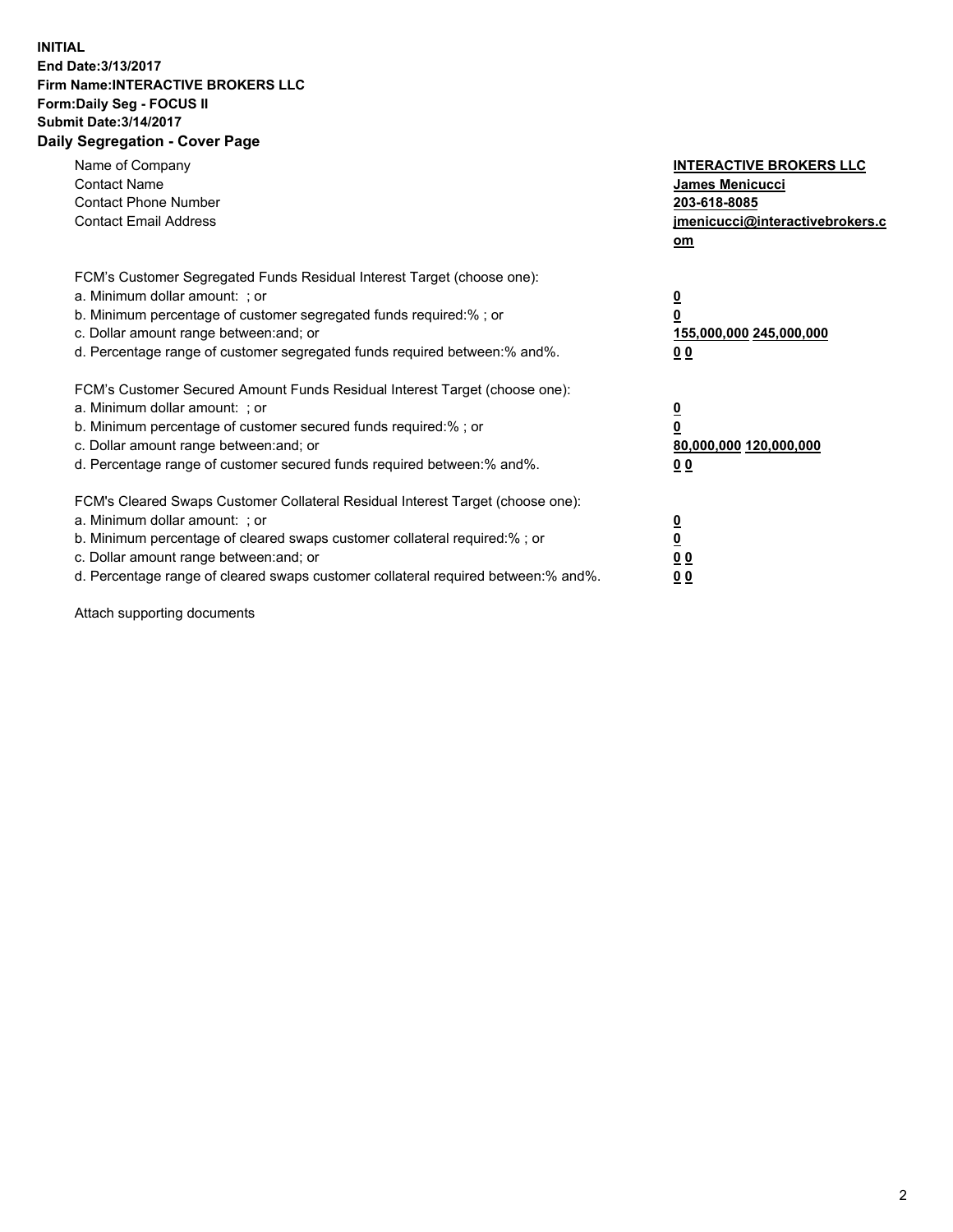## **INITIAL End Date:3/13/2017 Firm Name:INTERACTIVE BROKERS LLC Form:Daily Seg - FOCUS II Submit Date:3/14/2017 Daily Segregation - Secured Amounts**

|     | Foreign Futures and Foreign Options Secured Amounts                                         |                                  |
|-----|---------------------------------------------------------------------------------------------|----------------------------------|
|     | Amount required to be set aside pursuant to law, rule or regulation of a foreign            | $0$ [7305]                       |
|     | government or a rule of a self-regulatory organization authorized thereunder                |                                  |
| 1.  | Net ledger balance - Foreign Futures and Foreign Option Trading - All Customers             |                                  |
|     | A. Cash                                                                                     | 354,318,888 [7315]               |
|     | B. Securities (at market)                                                                   | $0$ [7317]                       |
| 2.  | Net unrealized profit (loss) in open futures contracts traded on a foreign board of trade   | 14,159,475 [7325]                |
| 3.  | Exchange traded options                                                                     |                                  |
|     | a. Market value of open option contracts purchased on a foreign board of trade              | 298,182 [7335]                   |
|     | b. Market value of open contracts granted (sold) on a foreign board of trade                | -14,331 [7337]                   |
| 4.  | Net equity (deficit) (add lines 1. 2. and 3.)                                               | 368,762,214 [7345]               |
| 5.  | Account liquidating to a deficit and account with a debit balances - gross amount           | 62,536 [7351]                    |
|     | Less: amount offset by customer owned securities                                            | 0 [7352] 62,536 [7354]           |
| 6.  | Amount required to be set aside as the secured amount - Net Liquidating Equity              | 368,824,750 [7355]               |
|     | Method (add lines 4 and 5)                                                                  |                                  |
| 7.  | Greater of amount required to be set aside pursuant to foreign jurisdiction (above) or line | 368,824,750 [7360]               |
|     | 6.                                                                                          |                                  |
|     | FUNDS DEPOSITED IN SEPARATE REGULATION 30.7 ACCOUNTS                                        |                                  |
| 1.  | Cash in banks                                                                               |                                  |
|     | A. Banks located in the United States                                                       | $0$ [7500]                       |
|     | B. Other banks qualified under Regulation 30.7                                              | 0 [7520] 0 [7530]                |
| 2.  | Securities                                                                                  |                                  |
|     | A. In safekeeping with banks located in the United States                                   | 420,207,860 [7540]               |
|     | B. In safekeeping with other banks qualified under Regulation 30.7                          | 0 [7560] 420,207,860 [7570]      |
| 3.  | Equities with registered futures commission merchants                                       |                                  |
|     | A. Cash                                                                                     | $0$ [7580]                       |
|     | <b>B.</b> Securities                                                                        | $0$ [7590]                       |
|     | C. Unrealized gain (loss) on open futures contracts                                         | $0$ [7600]                       |
|     | D. Value of long option contracts                                                           | $0$ [7610]                       |
|     | E. Value of short option contracts                                                          | 0 [7615] 0 [7620]                |
| 4.  | Amounts held by clearing organizations of foreign boards of trade                           |                                  |
|     | A. Cash                                                                                     | $0$ [7640]                       |
|     | <b>B.</b> Securities                                                                        | $0$ [7650]                       |
|     | C. Amount due to (from) clearing organization - daily variation                             | $0$ [7660]                       |
|     | D. Value of long option contracts                                                           | $0$ [7670]                       |
|     | E. Value of short option contracts                                                          | 0 [7675] 0 [7680]                |
| 5.  | Amounts held by members of foreign boards of trade                                          |                                  |
|     | A. Cash                                                                                     | 73,325,241 [7700]                |
|     | <b>B.</b> Securities                                                                        | $0$ [7710]                       |
|     | C. Unrealized gain (loss) on open futures contracts                                         | 2,727,914 [7720]                 |
|     | D. Value of long option contracts                                                           | 298,182 [7730]                   |
|     | E. Value of short option contracts                                                          | -14,331 [7735] 76,337,006 [7740] |
| 6.  | Amounts with other depositories designated by a foreign board of trade                      | 0 [7760]                         |
| 7.  | Segregated funds on hand                                                                    | $0$ [7765]                       |
| 8.  | Total funds in separate section 30.7 accounts                                               | 496,544,866 [7770]               |
| 9.  | Excess (deficiency) Set Aside for Secured Amount (subtract line 7 Secured Statement         | 127,720,116 [7380]               |
|     | Page 1 from Line 8)                                                                         |                                  |
| 10. | Management Target Amount for Excess funds in separate section 30.7 accounts                 | 80,000,000 [7780]                |
| 11. | Excess (deficiency) funds in separate 30.7 accounts over (under) Management Target          | 47,720,116 [7785]                |
|     |                                                                                             |                                  |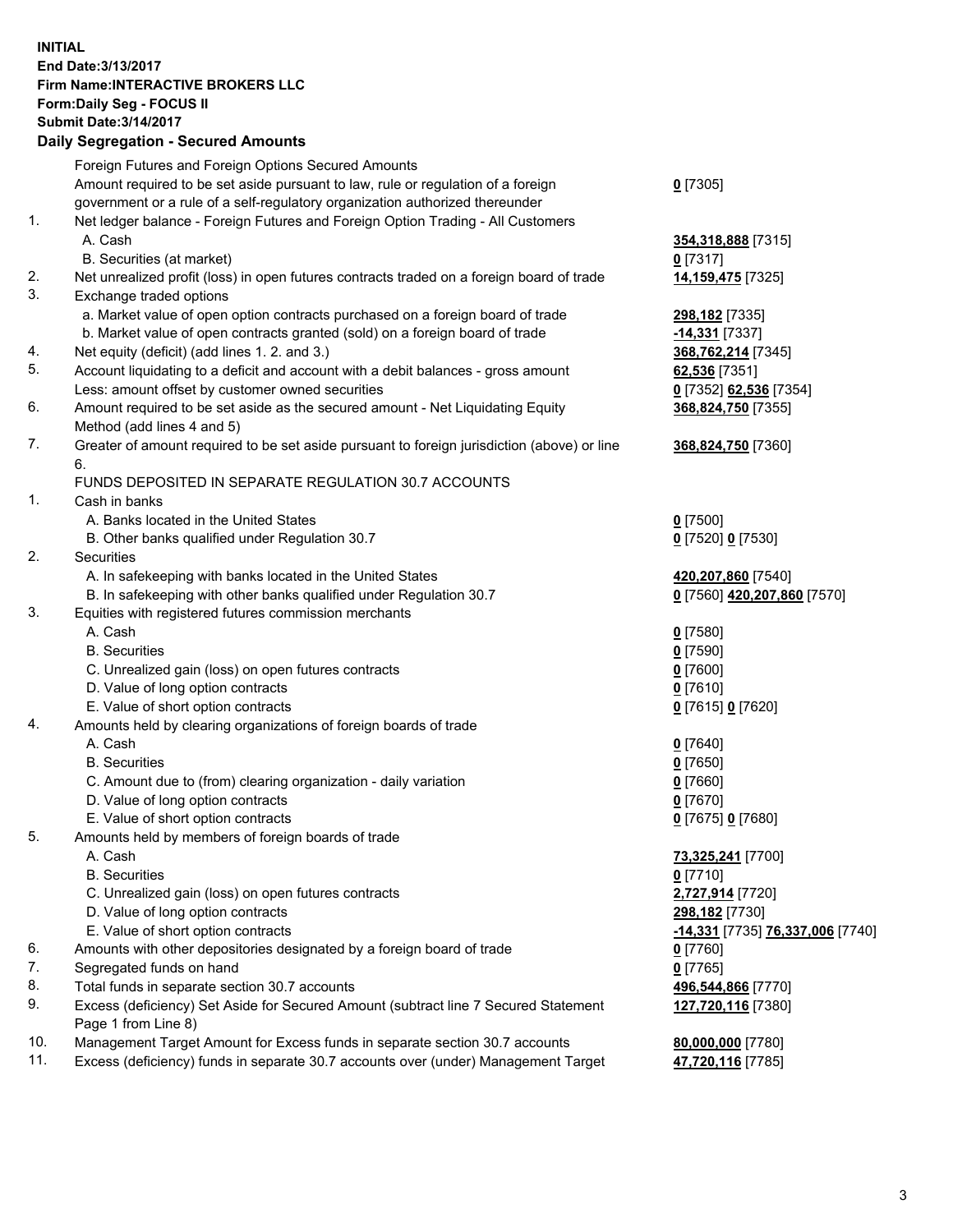**INITIAL End Date:3/13/2017 Firm Name:INTERACTIVE BROKERS LLC Form:Daily Seg - FOCUS II Submit Date:3/14/2017 Daily Segregation - Segregation Statement** SEGREGATION REQUIREMENTS(Section 4d(2) of the CEAct) 1. Net ledger balance A. Cash **3,382,258,049** [7010] B. Securities (at market) **0** [7020] 2. Net unrealized profit (loss) in open futures contracts traded on a contract market **-135,425,588** [7030] 3. Exchange traded options A. Add market value of open option contracts purchased on a contract market **152,161,321** [7032] B. Deduct market value of open option contracts granted (sold) on a contract market **-274,463,254** [7033] 4. Net equity (deficit) (add lines 1, 2 and 3) **3,124,530,528** [7040] 5. Accounts liquidating to a deficit and accounts with debit balances - gross amount **165,980** [7045] Less: amount offset by customer securities **0** [7047] **165,980** [7050] 6. Amount required to be segregated (add lines 4 and 5) **3,124,696,508** [7060] FUNDS IN SEGREGATED ACCOUNTS 7. Deposited in segregated funds bank accounts A. Cash **66,873,899** [7070] B. Securities representing investments of customers' funds (at market) **2,018,868,235** [7080] C. Securities held for particular customers or option customers in lieu of cash (at market) **0** [7090] 8. Margins on deposit with derivatives clearing organizations of contract markets A. Cash **19,075,878** [7100] B. Securities representing investments of customers' funds (at market) **1,428,211,364** [7110] C. Securities held for particular customers or option customers in lieu of cash (at market) **0** [7120] 9. Net settlement from (to) derivatives clearing organizations of contract markets **-1,248,272** [7130] 10. Exchange traded options A. Value of open long option contracts **152,156,558** [7132] B. Value of open short option contracts **-274,459,651** [7133] 11. Net equities with other FCMs A. Net liquidating equity **0** [7140] B. Securities representing investments of customers' funds (at market) **0** [7160] C. Securities held for particular customers or option customers in lieu of cash (at market) **0** [7170] 12. Segregated funds on hand **0** [7150] 13. Total amount in segregation (add lines 7 through 12) **3,409,478,011** [7180] 14. Excess (deficiency) funds in segregation (subtract line 6 from line 13) **284,781,503** [7190] 15. Management Target Amount for Excess funds in segregation **155,000,000** [7194] **129,781,503** [7198]

16. Excess (deficiency) funds in segregation over (under) Management Target Amount Excess